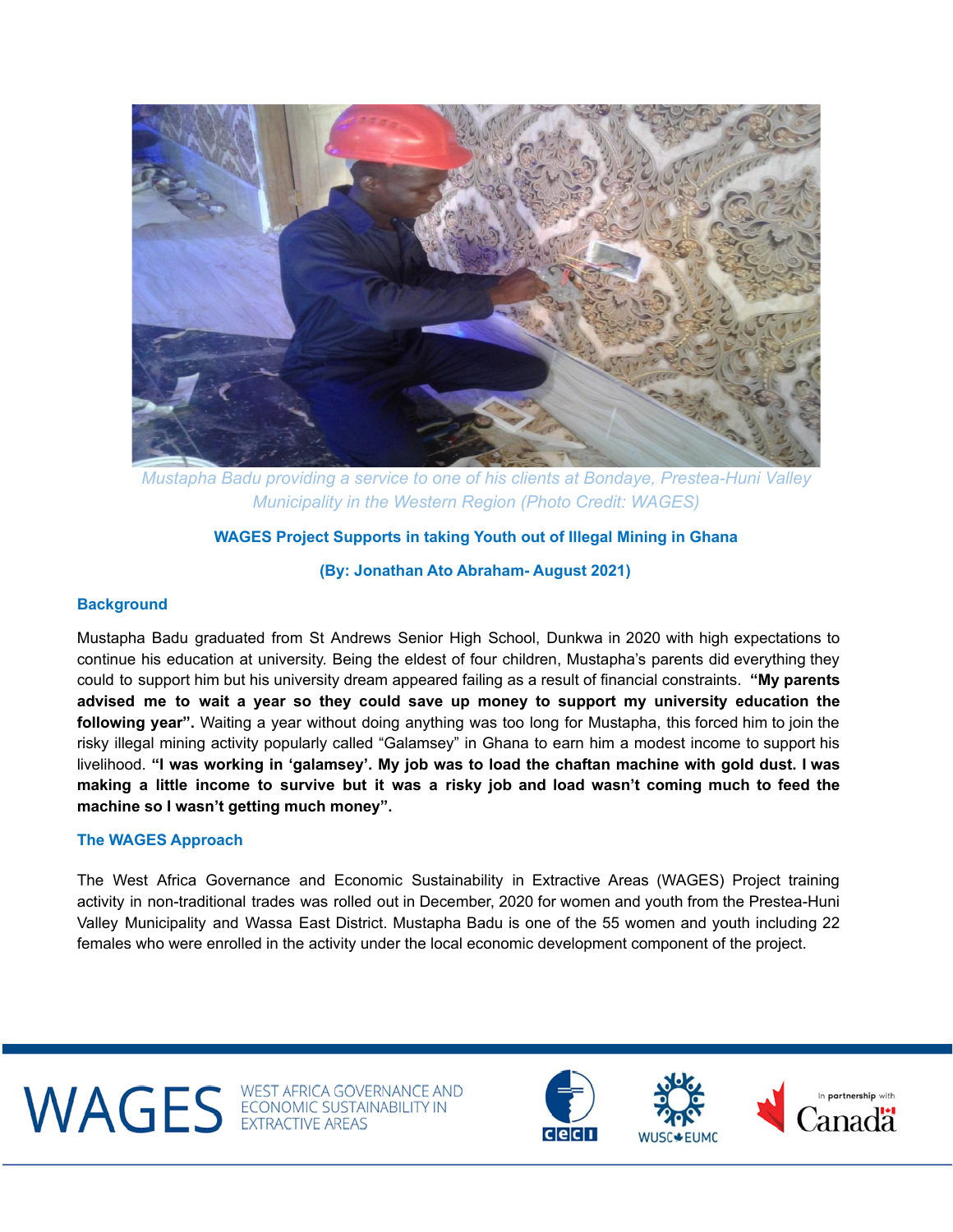#### **Mustapha's mothers' advice**

Mustapha's mother, Monica Achaa, has previously been a beneficiary of the WAGES Project, so when she heard about the WAGE mastercraft training for women and youth, she immediately informed her son. The activity aimed at training youth and women in employable skills in various mastercraft trades. Mustapha made a decision to stop the galamsey and grab the opportunity to learn a skill through the WAGES project supported activity. **"My mother informed me about a mastercrafts program, where I could learn a skill, so I** immediately decided to stop the galamsey, as it was very risky and I wasn't getting much money from it. So I took this opportunity to learn a skill which is much safer and also will enable me earn more **income; save up and support my education". Mustapha narrated with a smile in his face.**

## **Why Mustapha chose the electricals module**

Mustapha enrolled in the electrical module of the training "I chose the electrical stream, because it was a skill I have always loved to learn; I feel happy to see others do electrical work". Training has gone smoothly since he joined and has not faced any challenge. *"The training has been successful, I have received all my tools* and safety equipment and I follow all workplace safety protocols, for such reason I have not faced any *challenge".*

There is a good relationship between Mustapha and his trainer, Master Kwesi Kyei, who motivates him, and teaches him everything he needs to know in thr general electrical stream. **"Master Kyei is a very good man,** he advises me a lot to focus on the work and not think about the money, he brings out the potential in me. He is very serious about his work and always make sure I follow all safety protocols to prevent **workplace hazard or injury".**

Master Kyei previously worked with the Electricity Company of Ghana (ECG), he is well experienced and retains many contracts including from the ECG and private individuals within and outside Bondaye. As such Mustapha is never idle, there is always work for him to do which has hugely impacted his practical experience. **According to him, he has so far learned all the aspects of wiring, fixing air-conditioners, photocell, metering and safety precaution. With the guidance of his master, Mustapha has already acquired an NVTI Certificate for Apprentiship and Internship. He is expected to go through the process to acquire a master's certificate after the completing the training.**

## **What next for Mustapha after the training?**

Mustapha plans to set up his own electrical shop where he can sell electrical appliances and also apply the skill acquired in the training to the benefit of the Bondaye community and its environs. He also intends to continue his education in Electrical engineering. **"My goal is to set up my own electrical shop to sell electronic gadgets and also put my skill to use to serve and solve electrical problems in my community and** beyond. I also want to continue my education in electrical engineering. I want to work hard to earn **money to support my family and myself".**

Mustapha expresses his profound gratitude to the WAGES Project and the team for the opportunity offered him. **"No words are enough to thank WUSC for this great opportunity which has enabled me achieve such**

WAGES ECONOMIC SUSTAINABILITY IN